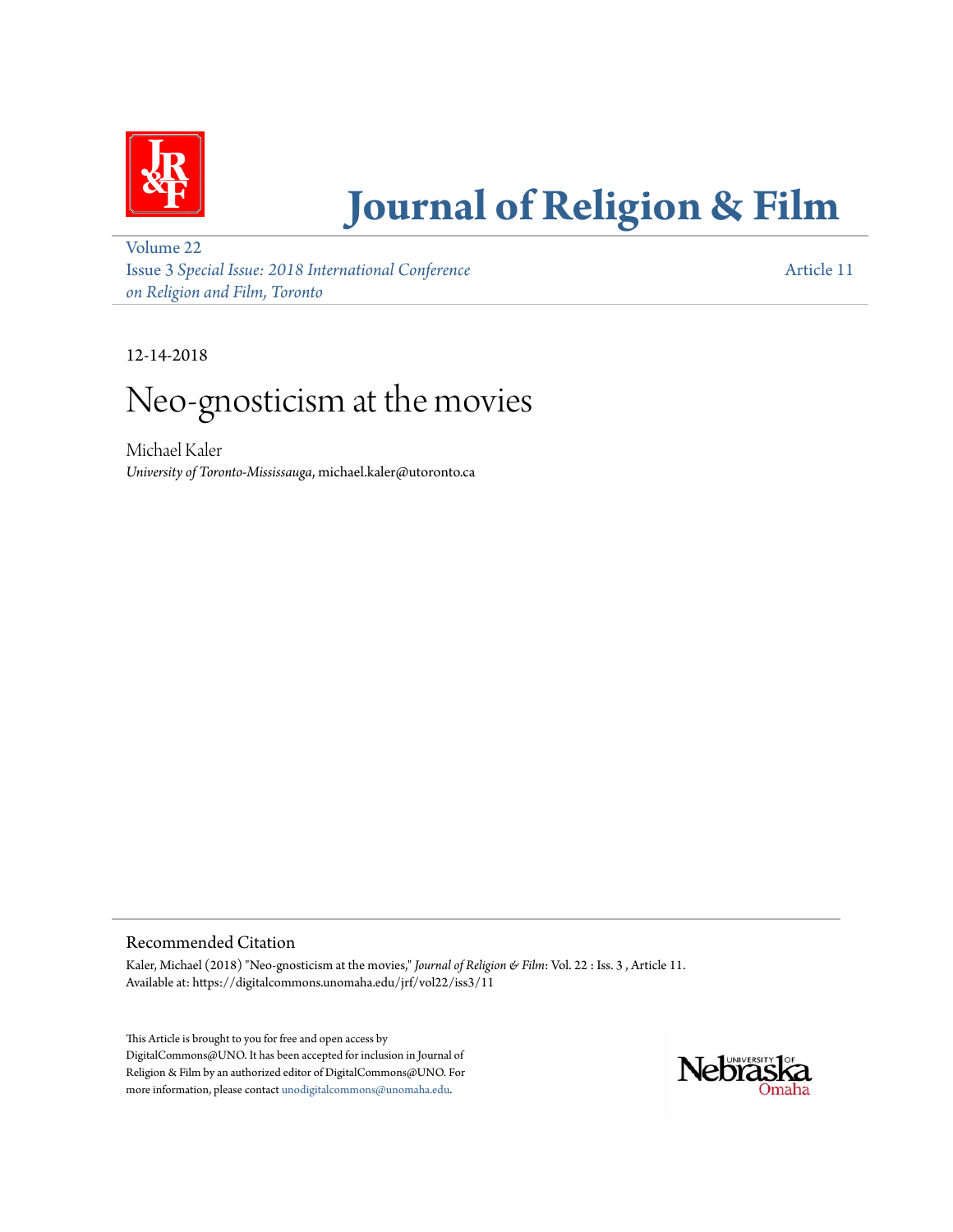### Neo-gnosticism at the movies

#### **Abstract**

A number of American films released in the mid/late 1990s drew on, or have been discussed in the context of, gnosticism—a loose, imprecise umbrella term usually applied to a number of heterodox early Christian literary traditions. The Matrix is the most famous of this group of films, which also includes such films as Pleasantville, Dark City, The Truman Show, and Thirteenth Floor. This curious trend would not have been possible had it not been for the emergence of gnosticism in mainstream culture generally; as well, gnosticism's emphasis on the spectacular, constructed and ultimately illusory nature of apparent reality became especially relevant and compelling in the context of the digital revolution taking place at that time.

However, the gnosticism that was reborn in late 20th century North American culture differed significantly from the traditions of Late Antiquity on which it drew: in its modern rediscovery or reinvention, "gnosticism" came to mean something that was in many ways more hopeful, more life-affirming, and ultimately more humanistic in its rebirth than in its original form—indeed, something akin to ancient Hermetic thought. In this presentation, I will discuss the wave of "gnosticized" movies of this period, putting them in dialogue with the modern rediscovery of gnosticism and using them as a way of capturing the changes that gnosticism underwent as it emerged into the modern world from its centuries of hibernation. As I will argue, these films—and the ways in which they have been received—present us with a clear view of how this reinvented gnosticism, this revived and adapted ancient heresy, works in a modern context and in dialogue with modern needs.

**Keywords** gnosticism, Hollywood

#### **Author Notes**

Dr. Michael Kaler is Assistant Professor and Writing Specialist at the Robert Gillespie Academic Skills Centre at the University of Toronto Mississauga campus. His research interests include writing pedagogy, gnosticism, improvisation, religious experience, and the arts.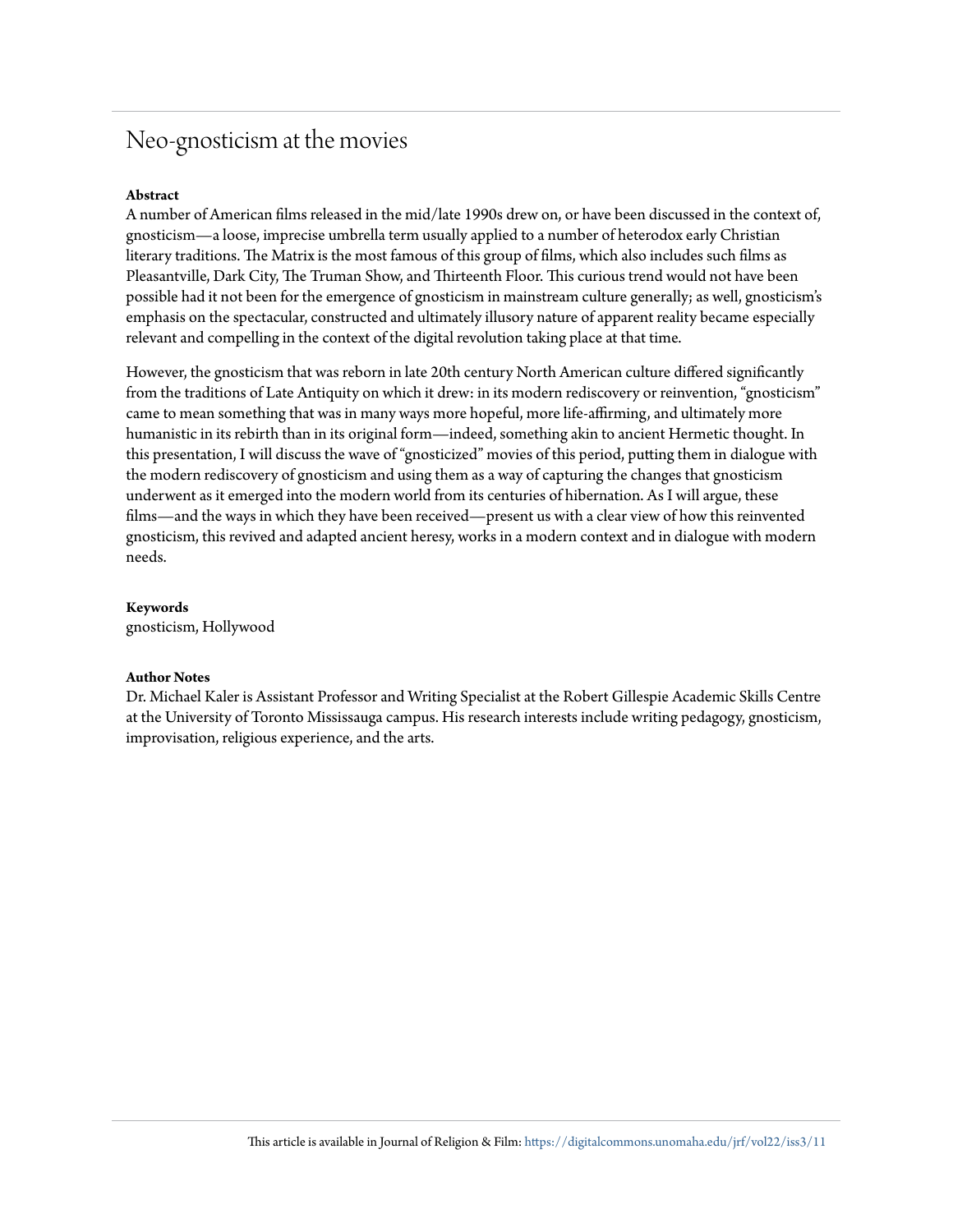#### **Introduction**

In this paper, I will be discussing a group of movies that appeared in the mid- to late 1990s, including *The 13th Floor*, *The Truman Show*, *Dark City*, and the most famous of them all, *The Matrix*.<sup>1</sup> These movies have all been linked in some way to gnosticism<sup>2</sup> by a variety of scholars and in popular sources,<sup>3</sup> and I will be arguing, first, that their appearance must be seen in relation to the growing presence of gnosticism (or at least a version of gnosticism) in popular culture in the 1980s and 1990s (see below), and, second, that in its rebirth into a new context, ideas about gnosticism underwent some significant changes involving understandings of human empowerment and autonomy.

Before I begin, I should note that my approach to gnosticism in the movies is very different from that of Wilson,<sup>4</sup> who literally wrote the (or, at least, a) book on the topic. His approach to gnosticism is to see it as arising from the way that a movie challenges the idea of a distinct aesthetic realm. The gnostic film, as he discusses it, is an ambiguous and challenging work of art, one showing paradoxes and contradictions that are intended to call its status as a separate world into question, and then, through that questioning, to lead the viewer to some form of transcendence, as with the shattering of the aesthetic borders, strange magic can flow into our quotidian world. As he puts it, "the cinematic flight from empirical reality might open to an alternative reality beyond consciousness. The reveries of the popular screen could bloom into dreams of eternities beyond reason. The images overwhelming the individual mind could well usher one to a collective unconsciousness, a shared panorama of symbols." <sup>5</sup> My goals here, for better or for worse, are very different from his, and indeed considerably more blunt and simplistic: my concern is simply to note the presence of gnostic myth in these films, and to note as well a striking way in which that myth is recast.

1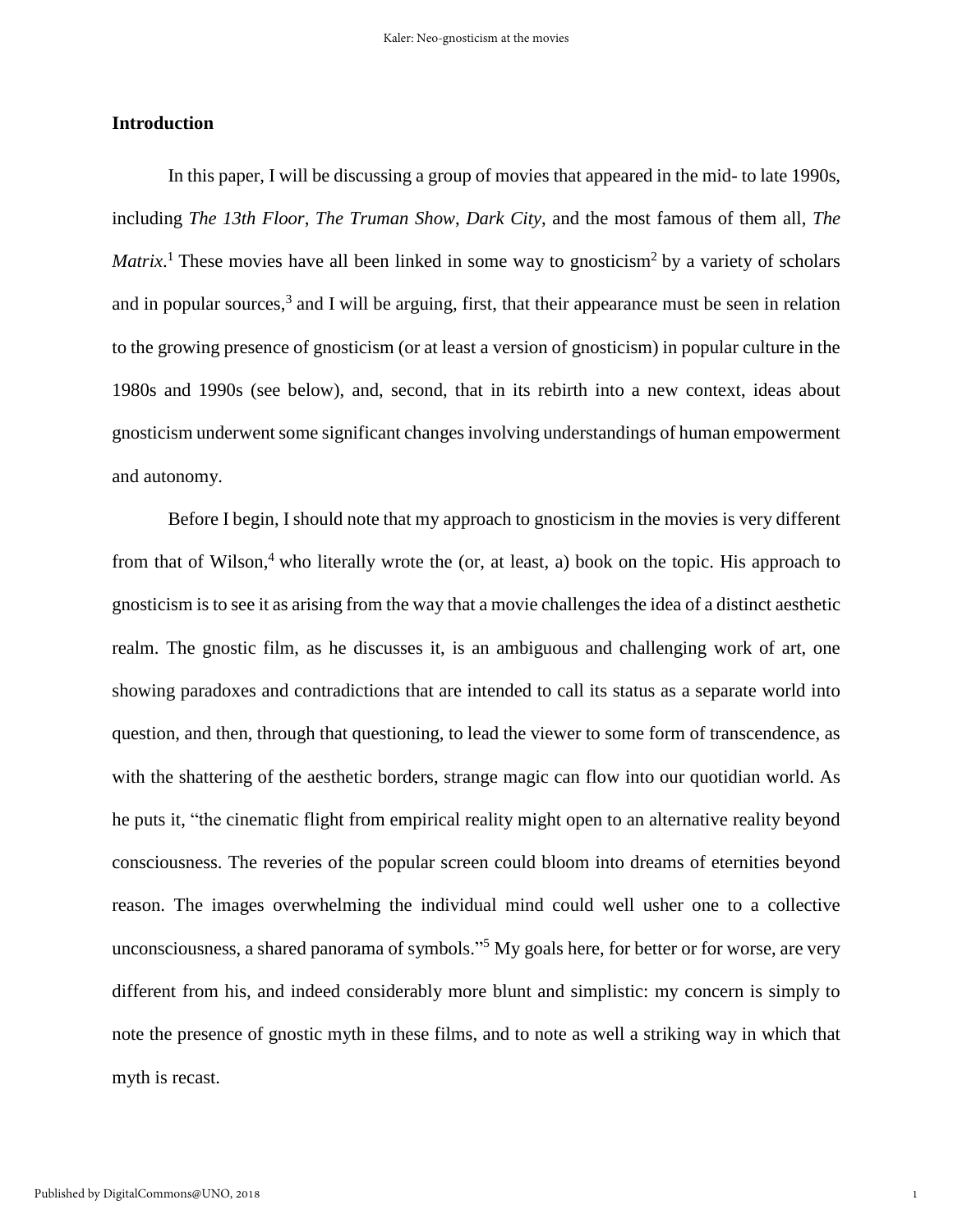#### **What is gnosticism?**

First of all, of course, I need to define what I will be using the term to mean. As has been pointed out,<sup>6</sup> it is a modern term that has been used in a variety of ways, and that often carries considerable baggage, baggage that can ultimately be traced back to the aggressive polemics of early Christian heresiologists. There is currently no universally accepted definition of the term, and it was not widely used in Antiquity in the sense in which we use it today. To judge from the extant evidence, not all of the texts and people currently understood as "gnostic" would have referred to themselves as such (it is not used in the primary sources, and not always used in heresiological literature), or been referred to as such by others. On the other hand, "gnostic" could be applied in contexts that have little or nothing to do with what we call "gnosticism," but rather simply referred to "knowledge that was not merely practical"; it could also be used, as Clement of Alexandria uses it, to refer to "an ideal Christian," without necessarily having overtones of the modern understanding.<sup>7</sup> Given this, and given that the modern sense of "gnostic" or "gnosticism" arises from contexts of polemics, propaganda, and intra-Christian debates, we need to clearly indicate what work we want this word to do, if we use it at all.

So: In this paper, I will be using it to refer to modern understandings of a collection of intellectual and literary traditions from late antiquity expressed in a variety of heterodox early Christian writings,  $8$  many of which are found among the  $4<sup>th</sup>$  century collection of codices discovered near Nag Hammadi in Egypt. As the Nag Hammadi texts are discussed without exception by every modern scholar writing on gnosticism, and are invoked as well in popular discussions, it is safe to say that whatever we understand gnosticism to be, the Nag Hammadi texts are taken to be paradigmatic expressions of it. For this reason, I will draw my examples of what moderns understand gnosticism to be from them.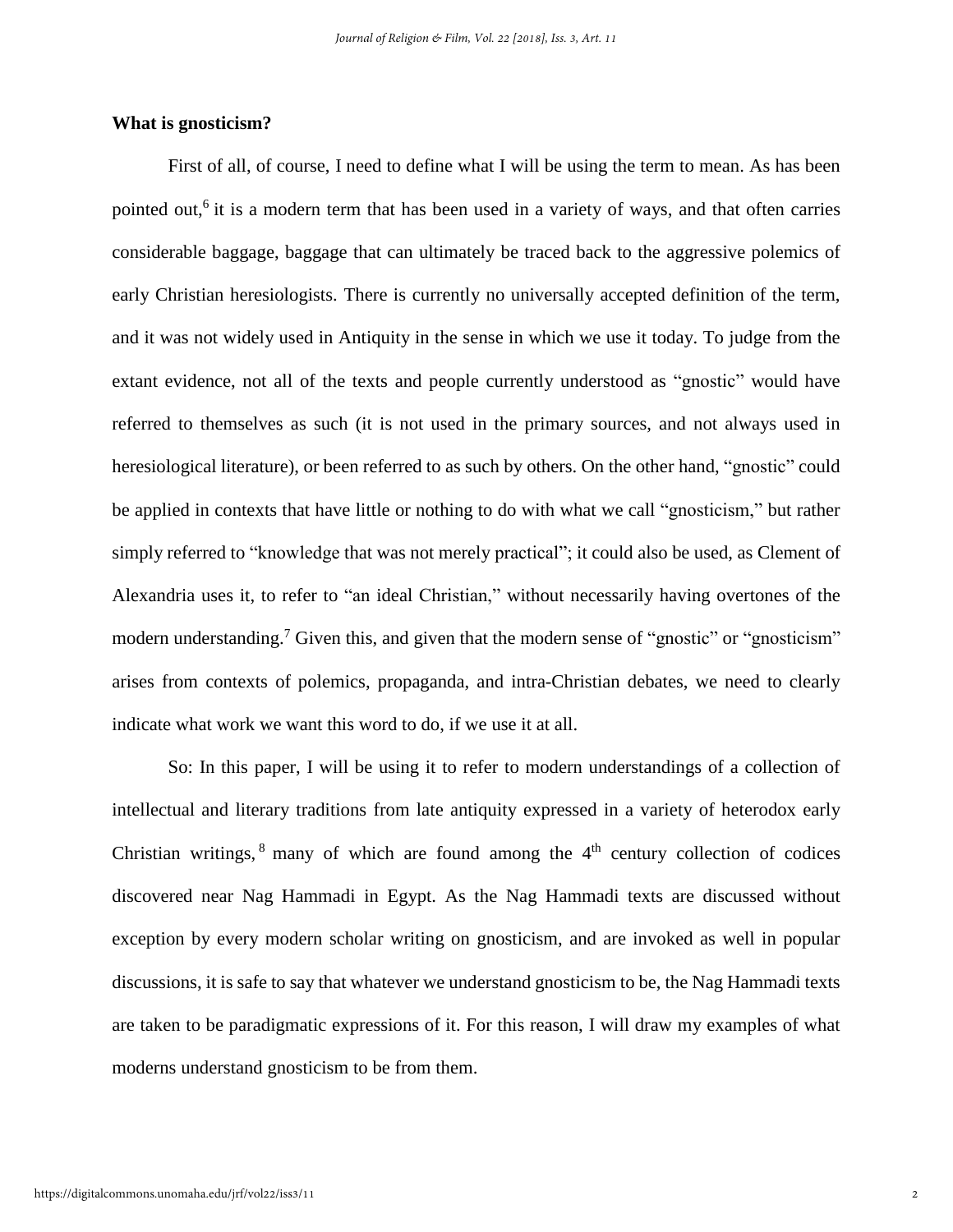As a lowest common denominator, we could say that elements of writings described as "gnostic" go further in directions associated with work ascribed to John and Paul in the New Testament: many of these writings present the understanding of Christ as an emissary from a higher realm who is sent down here to awaken some or all of humanity and make them realize that they really belong in the higher realm, rather than the lower realm. It is true that these ideas are characteristic of Christianity generally: what makes the Nag Hammadi and similar writings distinct is that in their views the lower realm tends to include both the earth and some or all of the heavens, and that the ruler of the lower realm is a figure that for convenience we can refer to as the Demiurge, who is linked to the creating and ruling god of the Hebrew Bible, Jehovah, and is seen as being at least ignorant and fallible, if not actually malevolent.

From the point of view of many of the texts that have been called "gnostic," there are elements of the higher realms trapped down here, trapped spirits comprising some or all of humanity, and they are kept captive through ignorance caused by forgetfulness: they do not realize that they are from a higher level and that they have fallen into this lower one. By themselves, they cannot break through this; however, they can have revelatory experiences that show them how things really are. These revelations are brought by an emissary from the higher realms who descends to liberate those trapped below. Thus for example in the *Apocalypse of Paul* from Nag Hammadi codex V, set at the beginning of Paul's apostolic career, he meets a Spirit who orders him to awaken his mind and realize his true nature; the *Apocalpyse of Adam*, from the same codex but from a very different literary tradition, begins by showing us how Adam and Eve, incarnated in the lower world, fell into ignorance of the higher realities, to be awakened by emissaries sent from these higher realms. Receiving enlightenment enables one to eventually escape the Demiurge and escape his realm, returning post-mortem to the higher realm; as the *Treatise on the*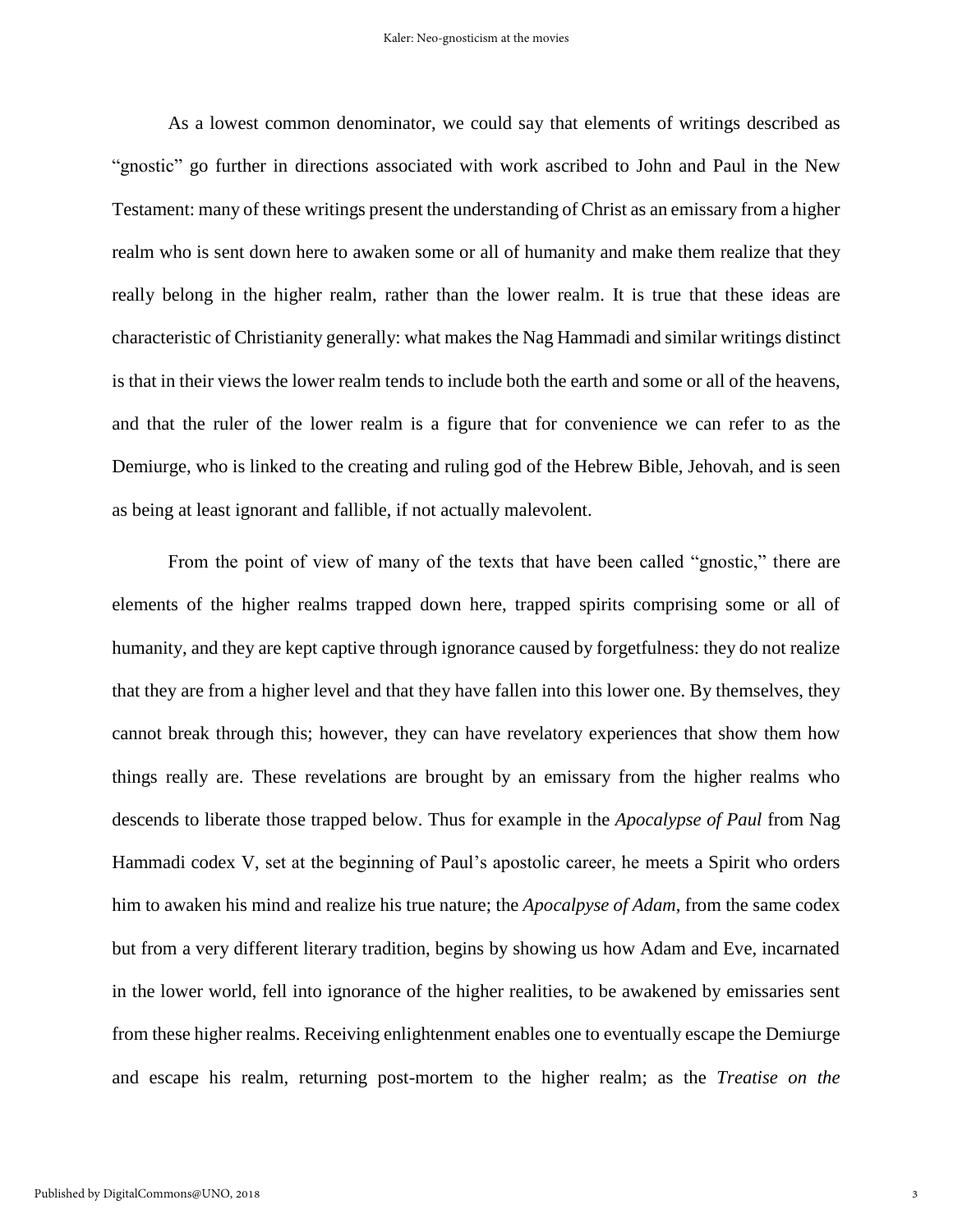*Resurrection* from codex I makes clear, even after enlightenment, one must still linger in this world until death: "Now if we are manifest in this world wearing him [Christ], we are that one`s beams, and we are embraced by him until our setting, that is to say, our death in this life."

This higher realm is often described as the truly real place; the lower realm is ontologically less valid, fundamentally illusory in some sense. It is subject to change and creation and recreation, whereas the upper level is based on unchanging first principles. The lower realm is dreamlike: as the *Gospel of Truth* puts it, for those who are unenlightened, it is "as if they were fast asleep and found themselves a prey to nightmares … this continues until those experiencing all these dreams wake up."<sup>9</sup>

#### **From late Antiquity to the modern world**

Our knowledge of these currents of thought, which have come to be described as ancient gnosticism, derives from various Christian primary sources - many of which are found in the Nag Hammadi collection of codices - and from secondary sources, almost always aggressively polemical, found in the works of such early Christian heresiologists as Irenaeus, Epiphanius, and Tertullian. Our extant primary and secondary sources for gnosticism as described above show that it arose in Christian contexts in the 2nd century CE, one of many branches of Christianity at that time; it seems to have been more or less put down by the end of the 4th century, as the versions of Christianity that would come to be known as "orthodox" or "c/Catholic" established themselves and gained power. But although ancient gnosticism disappeared from view, the ideas identified with gnosticism itself have never disappeared entirely. Gnosticism re-emerges in North American and European popular culture in the mid-19th century, where it fit into the contemporary religious expansion, aided by a rediscovery of "Oriental" religious traditions, a widespread interest in

4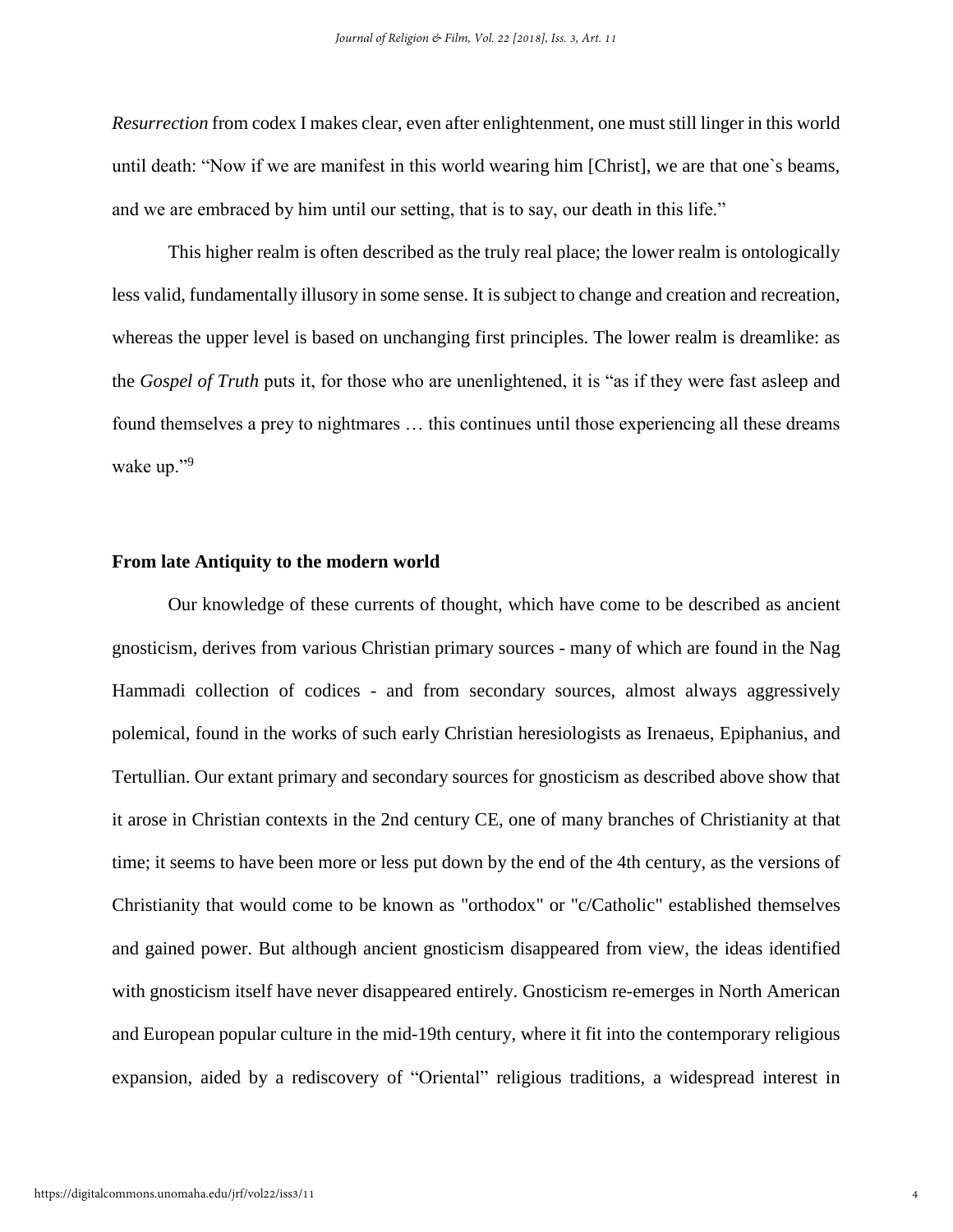esoteric and experiential religion, the translation and dissemination of religious writings including several codices of gnostic writings, and overall a "mystical" turn to American religion.<sup>10</sup> Theosophy takes a particular interest in it, with noted Theosophist G. R. S. Meade even translating and commenting on ancient gnostic works. $^{11}$  Thus, the rediscovery of gnosticism in the modern world is tied in with the rise of what Catherine Albanese has referred to as the "metaphysical" form of American religiosity (as distinct from the evangelical or denominational)—and we'll be returning to this later.

A very significant turn in the rediscovery of gnosticism is taken in 1934, when Hans Jonas, a student of Heidegger, publishes the first volume of *Gnosis und spätantiker Geist*, <sup>12</sup> bringing gnosticism firmly into his contemporary intellectual context by arguing that it is a manifestation of many of the same feelings and ideas that lead to existentialism. Significantly, in an article<sup>13</sup> published in 1952 and integrated into subsequent editions of his book, he presents it as a more optimistic version of existentialism, arguing that the gnostics believed that there was a way to escape from the pointlessness and falsity of life as we know it and access transcendence. As we will see, this foreshadows Hollywood's use of gnosticism.

In 1945, the Nag Hammadi collection was discovered.<sup>14</sup> As eventually assembled, it consists of twelve codices and the remnants of a thirteenth, containing all told roughly fifty texts. Due to a variety of delays, it took thirty years for all of the collection's contents to be translated and made available, but it is at this point that gnosticism really begins to enter the popular sphere interestingly enough, roughly simultaneously with both LSD and the atomic bomb. This emergence into the popular sphere accelerates in the 1960s and early 1970s (again, as with LSD), and there are a number of aspects to the Nag Hammadi collection and how it was read that makes it fit in to these odd and extravagant times: its texts tend to emphasize experiential aspects of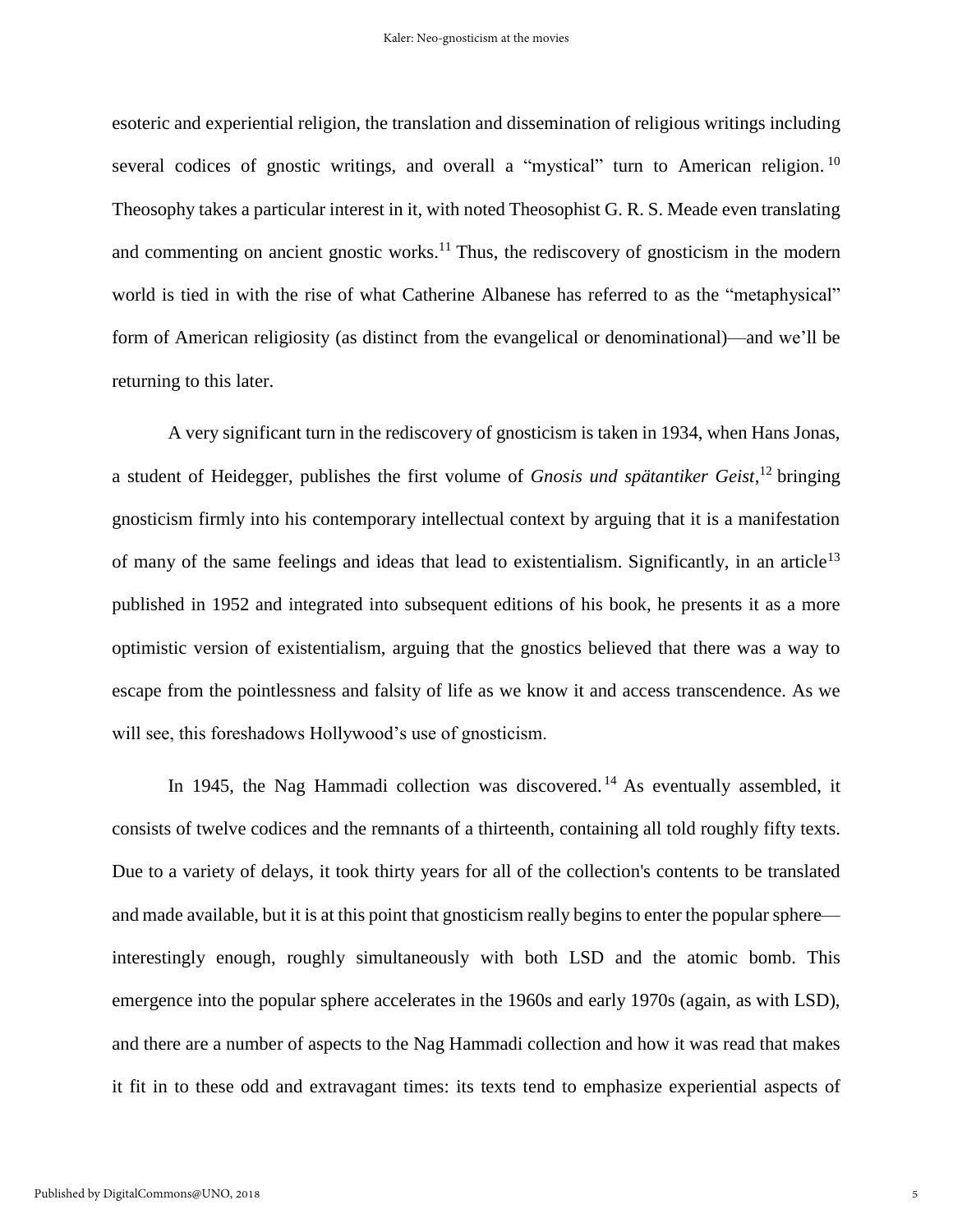religion, the collection helps to recreate religious history by giving support for a rethinking of Christian origins, it is explicitly esoteric, its works are defiantly "alternative" from any mainstream Christian point of view, and it is full of striking and "trippy" images and scenes.

By the 1990s, the time at which the movies under discussion were made, gnosticism was perhaps the most public esoteric religious tradition to be found in the West, invoked by numerous influential authors. For the imaginative or rebellious reader, references to it were everywhere. To take just a few examples: Science fiction author Philip K. Dick, by this time (albeit posthumously) well on his way to his current high status in popular culture, had used it in many novels (sometimes even quoting from Nag Hammadi texts, as in chapter 5 of his novel *Valis*) as a rebellious countertheology, one that teaches about the real underpinnings to the deceptive apparent universe.<sup>15</sup> Scholar Elaine Pagels used it as a proclamation of human potential and mystical liberation, and takes it into the *New York Times* bestseller list with her *The Gnostic Gospels*. <sup>16</sup> The popular and controversial Jesus Seminar drew on it (especially the *Gospel of Thomas*) to reimagine the origins of Christianity and rebuild the figure of the historical Jesus.<sup>17</sup> Music and popular culture theorist Greil Marcus linked it to an underground current of existential rebellion whose most recent manifestation is punk rock.<sup>18</sup> In short, by the 1990s, gnosticism was a term that had currency and that was associated with a sort of punky, revolutionary rethinking of the nature of divine authority: a revolt against heavenly powers, a way for humans to dream of transcending God.

We should pause here for a moment and note the uniqueness of this. I am not aware of any case as odd and striking as this, in which a long dead and deeply radical religious movement sprang back to life centuries after it was thought to be buried. The closest example, perhaps, might be the 20<sup>th</sup> century reinvention of witchcraft; in like fashion, the reinvented version of gnosticism differs significantly from its ancient incarnations. New monsters for a new context!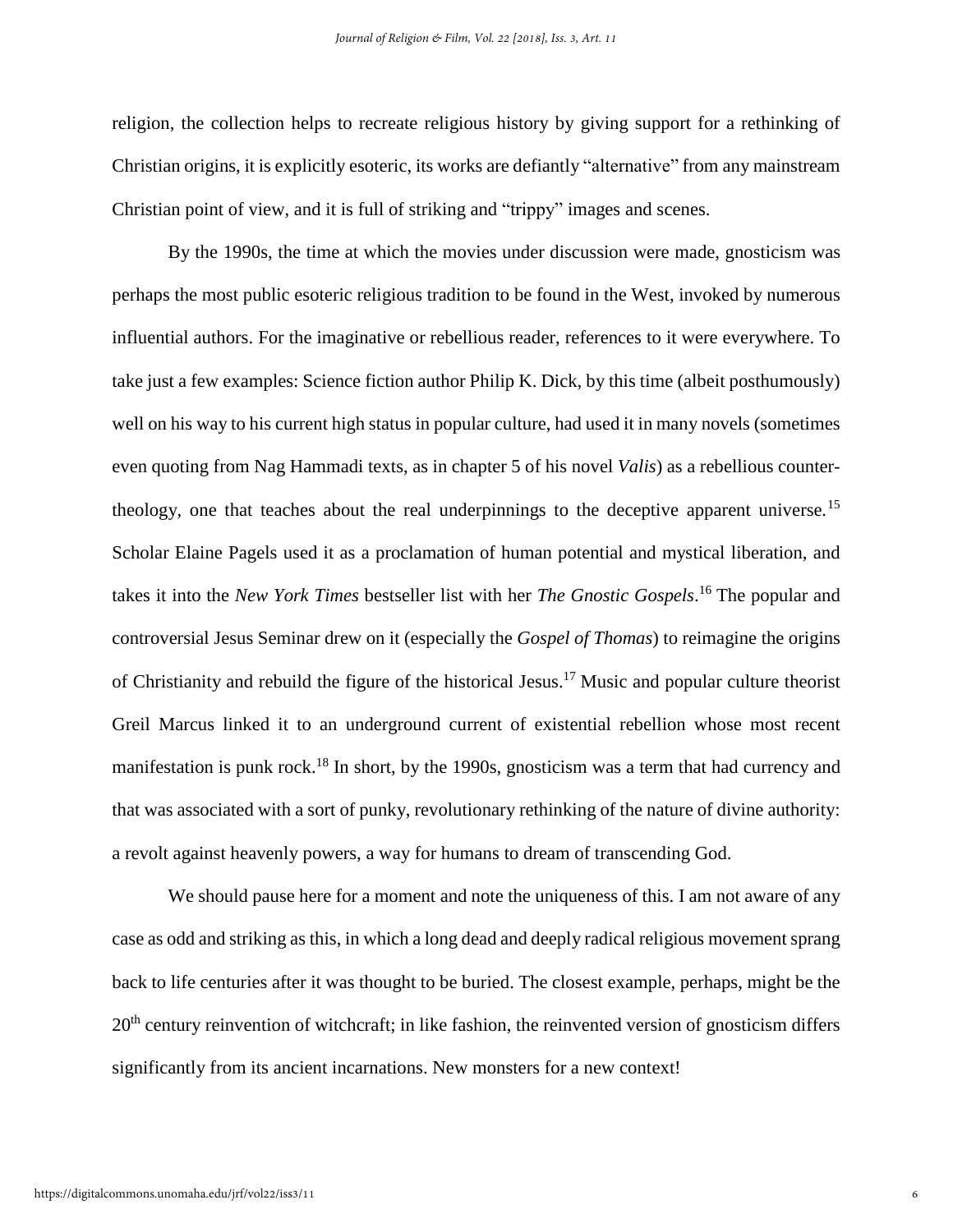#### **Gnostic movies**

This mainstreaming of gnosticism both affected the popular zeitgeist, and made it apparent that the zeitgeist was at least somewhat compatible with a version of gnosticism. The question is ultimately of the chicken-and-egg variety, but the upshot is that gnostic ideas were part of the imaginative culture. It is then not surprising that the 1990s saw a crop of movies from the major studios that draw on themes associated with gnosticism, as discussed above.

The best known of these movies is *The Matrix*; among the other movies that have been put into this group and that I will discuss here are *The Truman Show*, *Dark City*, and *The 13th Floor*. All of these films are characterized by the presence of a number of themes that are typically associated with gnosticism, including a) the presence of an imperfect, creative, and obstructionary demiurgic figure, often clearly evoking the Abrahamic God, b) the idea of our world as we know it being an imprisoning structure that traps humanity or part of humanity, c) the presentation of the reception of gnosis by the hero that reveals his true identity and kinship with the higher realms, d) the presence of guerrilla warfare being fought on this level that is related to liberatory incursions from higher level, e) the fundamental unreality or falseness of the lower realms, which are ruled by the demiurge, and f) the idea that the lower realm is made up of forms and structures which, while themselves unreal, are imitations or copies of more authentic archetypes.<sup>19</sup>

I suspect that most of these movies are familiar to you, and in any case, detailed plots summaries can be easily found online. Very briefly:

1) *The Matrix* tells the story of Thomas Anderson, a.k.a. Neo, who is awoken from his quotidian reality to discover that all that we take to be real is actually a computer generated, virtual reality illusion, the Matrix; humanity is trapped in a false world so that computer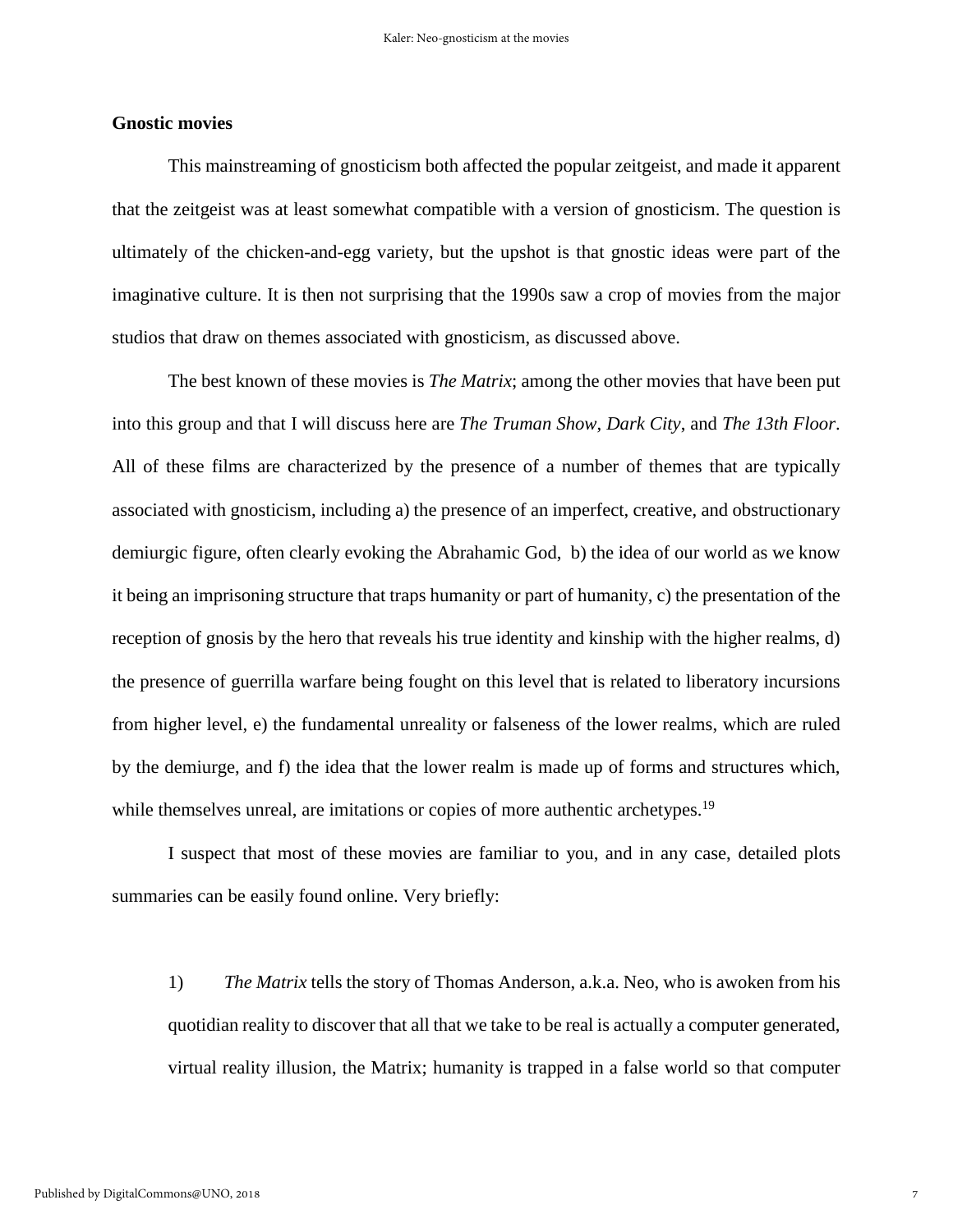intelligences can feed on our vital energies. As it happens, Neo is the foretold Chosen One, and after he is liberated by a freedom fighter called Morpheus and his crew, Neo gains the ability to reshape the Matrix and alter reality.

2) *The Truman Show* tells of Truman Burbank, who is the unknowing star of a reality show, *The Truman Show*, designed and ruled over by an autocratic director. Truman eventually discovers this and escapes into the real world.

3) *Dark City* tells of the awakening of John Murdock, who lives in a city of perpetual night where alien beings alter human memories and even the physical surroundings. Enlightened by the physician Daniel Schreber, who works for and betrays the aliens, Murdoch gains the ability to reshape reality.

4) *The 13th Floor* tells of the creation of a virtual reality world, and we subsequently discovery that our own reality is such a world, created by the inhabitants of a yet higher real world. At the end of the film, the protagonist is liberated from the lower, unreal world, and his consciousness ascends to live in the real world.

I do not mean to suggest that gnosticism is the only interpretive lens that can be usefully applied to these films. The approach that these films take is clearly influenced by other things in addition to gnosticism—for instance, the mainstreaming of science fiction and psychedelia, which open the door to the presentation of radically different and "other" worlds; technical advances that permit the increasingly realistic depictions of these "other" worlds; and intellectual currents,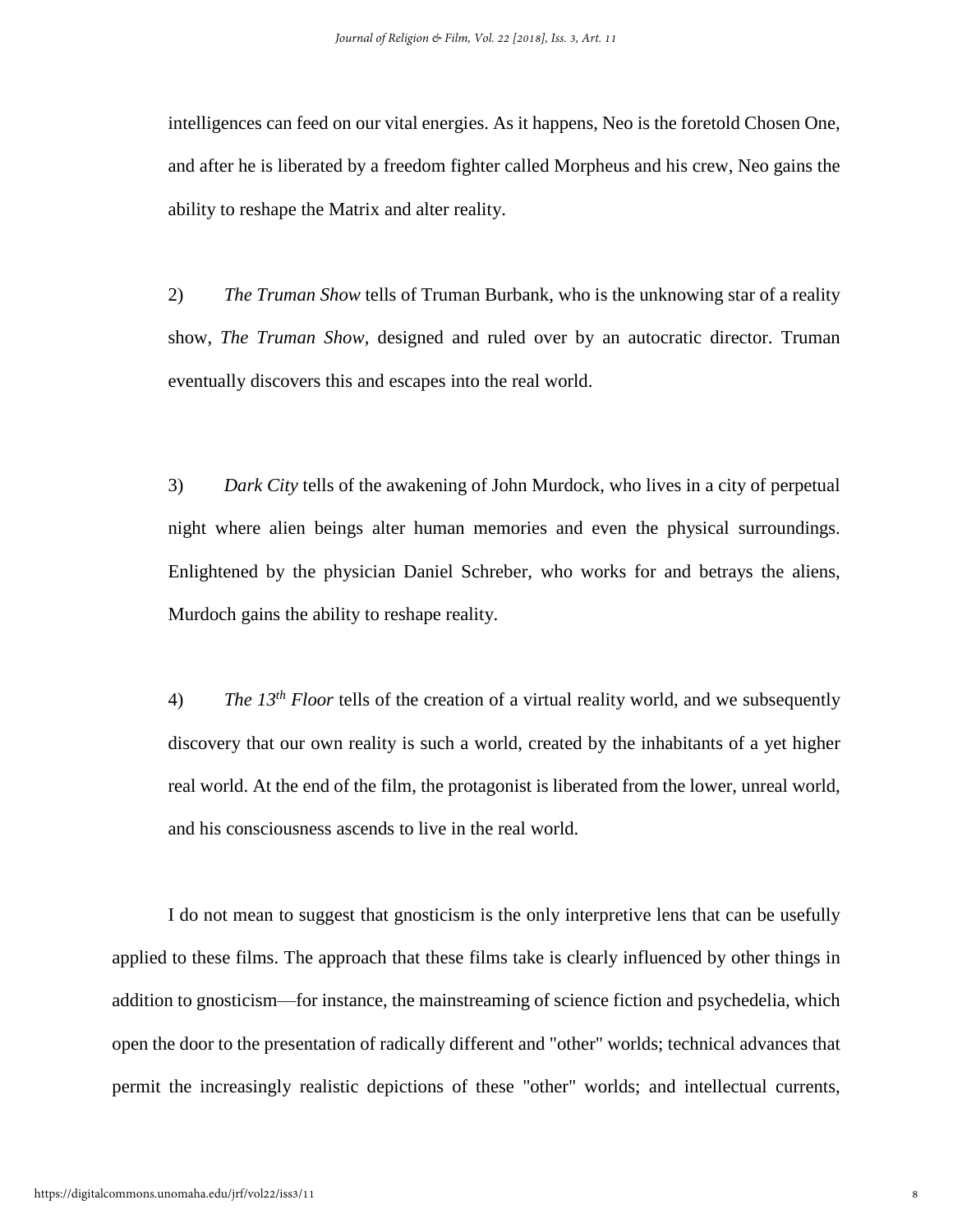including aspects of new age thought and what might be called the "digitization" of the world, the idea that reality can be portrayed as, or in fact is, nothing more than information.<sup>20</sup> These trends or developments are quite compatible with aspects of the gnostic worldview, and can be seen as mutually reinforcing.

#### **"Gnostic revival"?**

It is tempting to think that we see in these movies continuing evidence of the revival of ancient gnosticism, that we are witnesses to the rebirth of an ancient heresy after almost two millennia of subterranean existence. But in fact, this is not the case: rather, we see here something new arising. I say this because there are some key differences between the fundamental messages presented by these movies (and many of the modern recreations of gnosticism) and what we know of ancient gnosticism, having particularly to do with human potential. While the starting situations in these movies is quite comparable to what we see in ancient gnostic texts, their resolutions are strikingly different.

As discussed above, one of the core features of most of the ancient works commonly described as gnostic has to do with the separation of our lower world from the higher realms. As trapped spirits in a fallen world, we cannot independently access transcendence at either end of the redemptive process: a) we cannot wake ourselves up or save ourselves, but rather must be awoken or called by something coming from outside the fallen realm, and b) our awakened or enlightened state does not give us power over the fallen realm, but rather the power to (eventually, usually post-mortem) escape that realm. Thus on the one hand we see in gnostic writings from diverse traditions the absolute necessity of an Awakener or Redeemer, and on the other hand the fact that gnosis will not save us from suffering in this world. This latter point comes out most glaringly in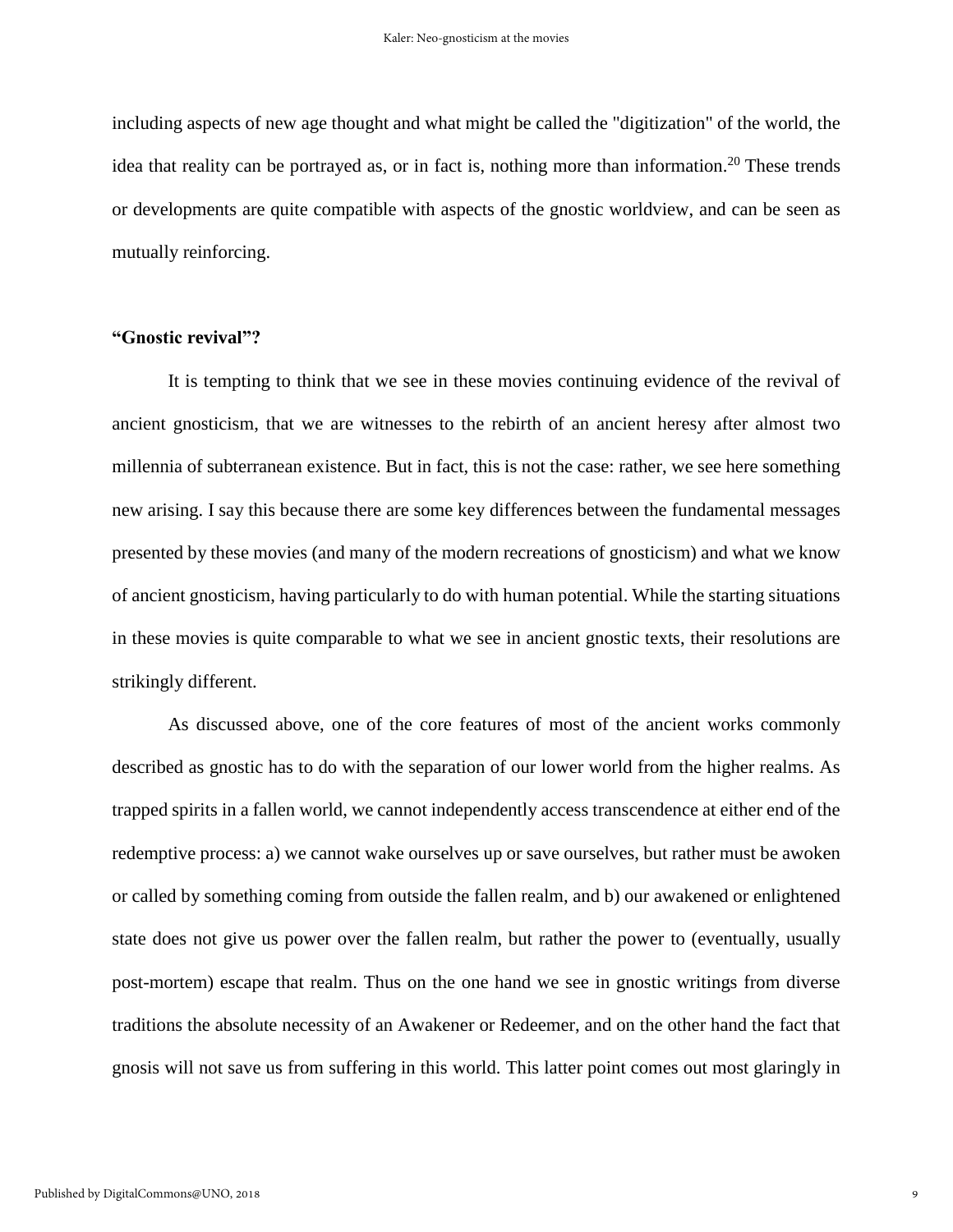the many gnostic texts that deal with martyrdom, whether of Christ or of later followers. Whether we look to the depictions of martyrdom in the *Gospel of Philip*, the two *Apocalypses of James*, the *Apocalypse of Peter*, or the *Apocryphon of John*, we never find, for instance, the enlightened figure rising up against the worldly powers and successfully resisting martyrdom. The best that we see is, as in the *Apocalypse of Peter*, a claim that the Jesus being martyred is not the "real" Christ but rather a substitute; however, even in this situation the martyrdom nonetheless takes place, and the powers are not directly challenged in this their world.

By contrast, the movies that we are discussing tend to show their protagonists as being more directly, autonomously effective in their battle against the Demiurgic forces in the lower realm. Both *Dark City* and *The Matrix* end with their hero having gained the power to fundamentally reshape reality, just as the oppressive forces were able to do: the hero becomes an antagonist equal to the demiurgic powers in the lower realm. The hero is thus effectively divinized, and not as a *deus absconditis*; rather, the divine economy is fundamentally changed, ushering in a new era. In *Dark City*, there is a shift from an oppressive divine structure to a humanistic one, in which John Murdock takes control of reality away from the alien forces; in *The Matrix*, the war against the oppressive powers moves into a new phase, where people can confront their oppressors in the lower world and reshape that world, rather than merely anticipating their escape to higher realms.

In *The Truman Show*, the hero does not get control over the lower reality; he merely escapes it, as would a "traditional" gnostic hero. Instead, the modern humanistic affirmation in this movie comes through Truman's enlightenment: rather than needing a redeemer to descend and free him, Truman is able to enlighten himself, to think his own way to the truth, and his escape from the underworld is something he owes solely to his status as a self-actualizing hero. It is true that a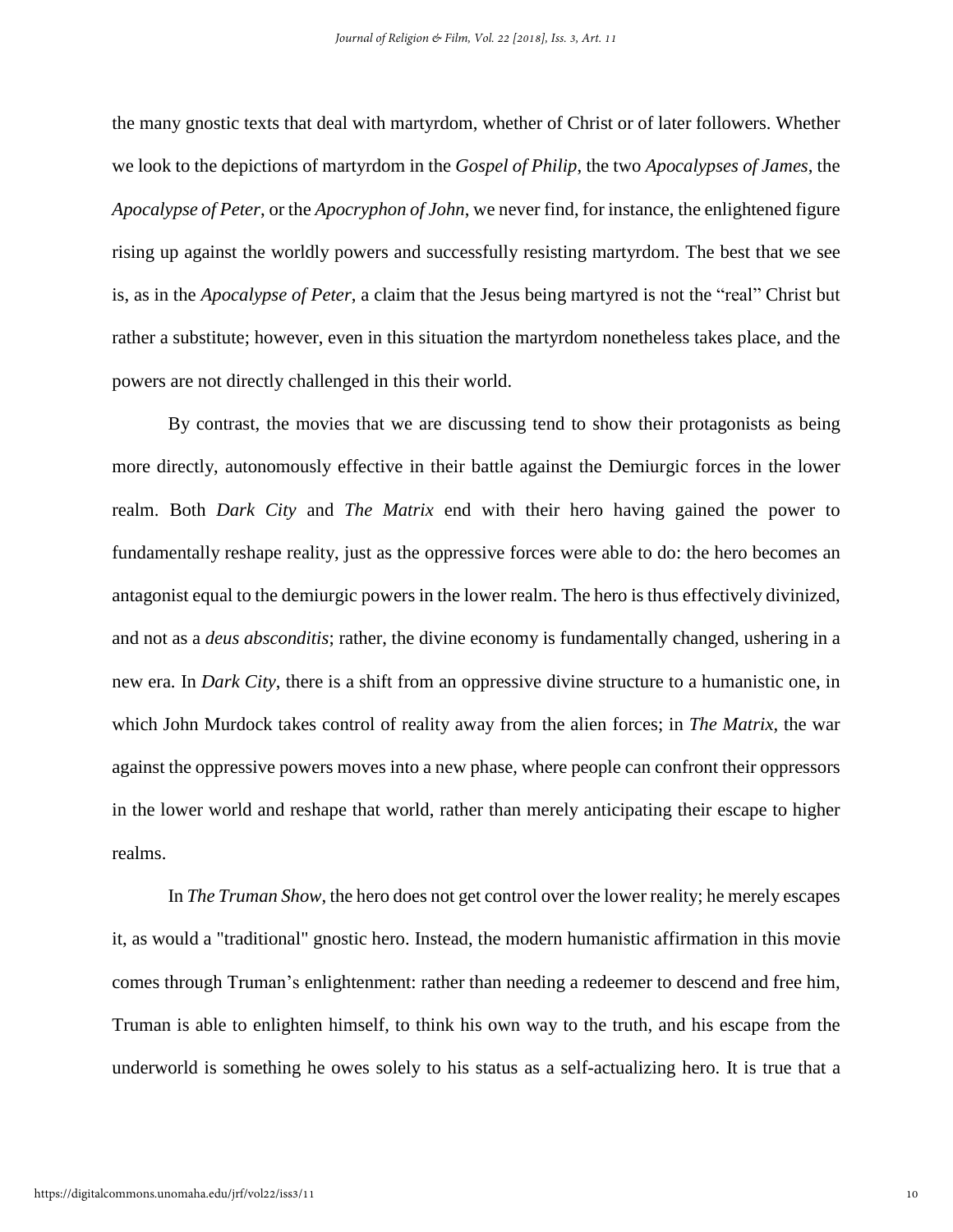mechanical failure on the Demiurge's part in the form of a plummeting light is what tips him off initially, but this "crack in the cosmic egg"<sup>21</sup> is not the stereotypical gnostic call from Beyond; rather, it is simply a testament to the imperfection of the Demiurge's world, which Truman interprets on his own. Indeed, at several points in the movie we see people from the real world attempting to illuminate Truman, but these attempts are all frustrated. Truman owes his enlightenment to his own powers of deduction, a most un-gnostic situation.

Of the movies under discussion here, *The 13th Floor* is the most classically gnostic: the hero is rescued and enlightened by higher beings and goes up to the Pleroma. Indeed, it goes further than this by taking up and playing with another gnostic trope. In a number of the gnostic writings from Late Antiquity, the creative forces in the lower realm (whether the Demiurge or in some cases a fallen being from the higher realm, Sophia, or even potentially both) are presented as being imperfect imitators of the real creative activities in the higher realm: they are a cracked mirror reflecting the true course of events. In *The 13th Floor*, too, the spur for the crisis is the attempt in the lower realm to create a virtual reality simulation, thus mirroring on a lower level the creative activity in the higher realms. I do not know if this was a deliberate homage; whether or not it was, it is interesting and impressive.

Thus if we are interested in "real" gnosticism, featuring a more-or-less passive hero who is manipulated by forces beyond their control whether as a slave or as a free, enlightened being, *The 13th Floor* is pretty clearly the movie to watch. However, it was also the least commercially successful of the movies we have discussed. The three biggest sellers of the four all emphasize the agency of their heroes and their ability to take on and overcome the demiurgic powers: in *The Truman Show*, Truman is able to escape the demiurge more or less on his own, while in *Dark City* and *The Matrix* the hero actually gains power over the lower cosmos.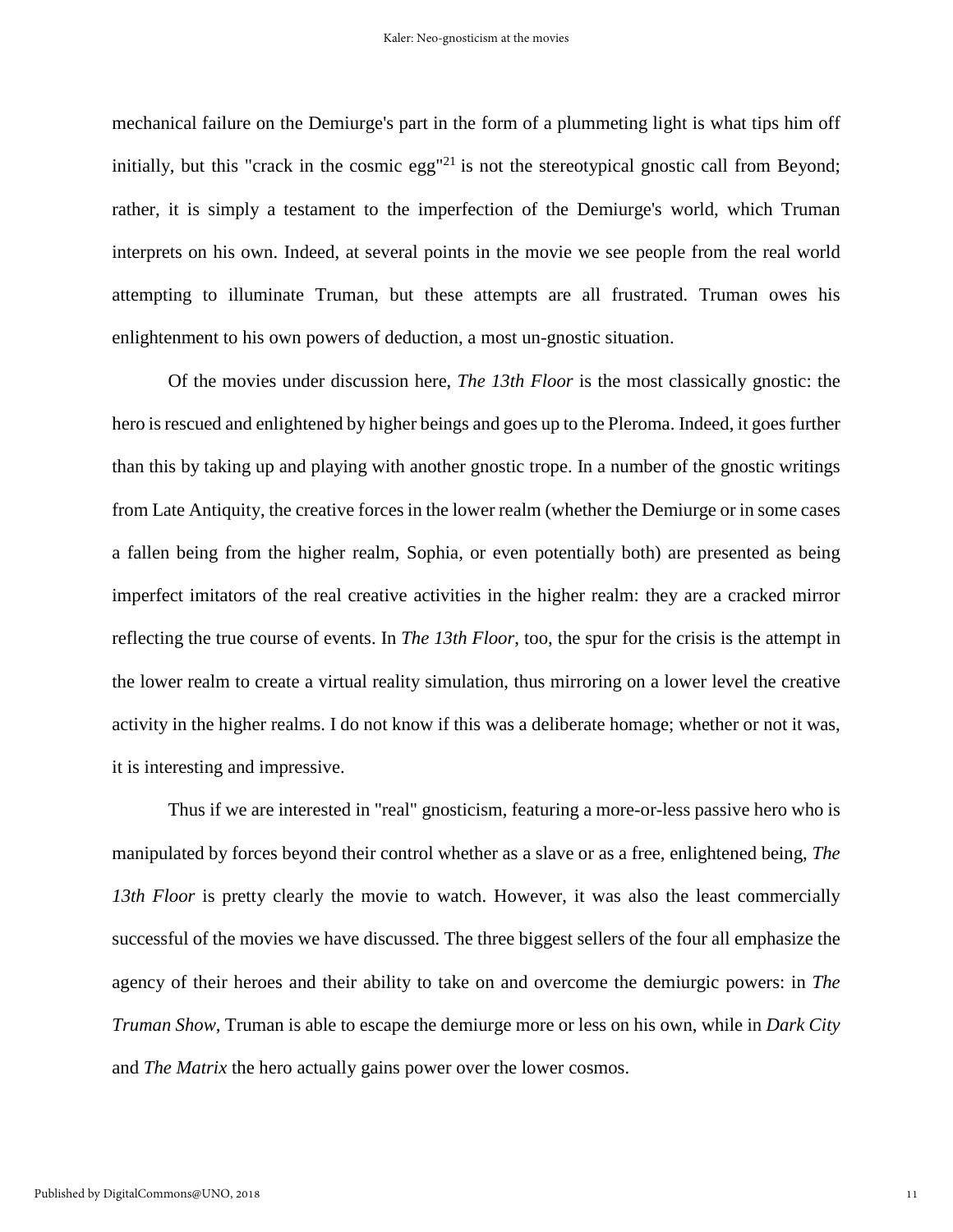As we have noted, this sort of human power is definitely not characteristic of the ancient gnostic texts: in them, gnosis comes from elsewhere and enables its recipient to escape the lower realm, not take charge of it. Enlightenment provides the passwords to escape the heavenly guardians and make a post-mortem ascent to a higher realm (as in the *Apocalypse of Paul* or the first *Apocalypse of James*, both from Nag Hammadi Codex V) or it provides the assurance that after suffering one will be redeemed in a higher heaven (as in the *Authoritative Discourse* from Nag Hammadi codex VI, cited below) or it reveals that the lower world is just a dream from which one can awaken (as in the *Gospel of Truth*, discussed above). But one does not become a superhero. To take a representative passage from the gnostic *Authoritative Discourse* with regard to the worldly powers:

We have nothing in this world, or else the world's authority that came to be might hold us back … we have been put to shame in the worlds, but we are not interested in them when they speak ill of us. We ignore them when they curse us … They go about their business, and we go about in hunger and thirst, looking toward our dwelling-place … not clinging to the things which have come into being, but withdrawing from them. Our hearts are set on what truly is, and although we are sick, feeble and in pain, there is a great strength hidden within us. Our soul is sick because she dwells in a house of poverty. $22$ 

This is clearly very different from the situation that Neo is in at the end of *The Matrix*, when he is able to defeat an Agent in hand-to-hand combat and also able to fly through the air like Superman.

So what are we to do with this profoundly anachronistic idea of the gnostic becoming enlightened and actually taking over the lower world? From one point of view this is a classically humanist rewriting of the gnostic ideas: it reflects a modern Western view of humanity, more closely aligned to Hermetic or alchemical thought than gnostic, if we want to look for a parallel from Hellenistic Late Antiquity. From another point of view, this is nothing more than magical superhero thinking, the sort of approach that asks, "why shouldn't enlightenment give me magic powers over reality itself?" This sort of thinking re-enchants the very world that gnosticism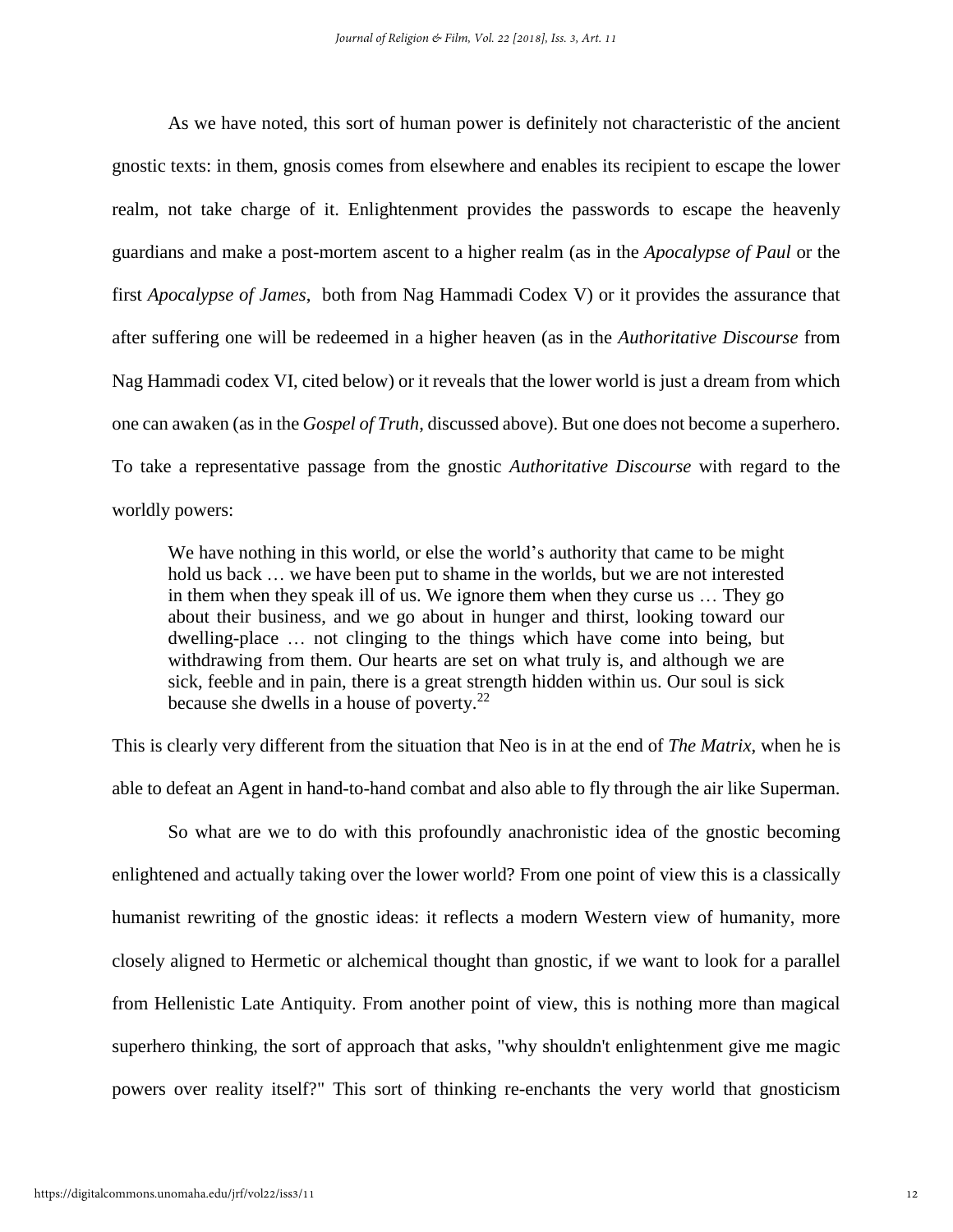disenchanted: the world becomes at least potentially magical again, and both human and universal redemption become works in progress. Once we get control over the magic that rules the world, we can move from a bad situation to a good one and remake the world as we would like it to be.

I would argue that this rethinking of gnosticism makes it into something that relates to what Catherine Albanese calls "metaphysical" religion, which she presents as a third strand in American religion, along with denominational and evangelical strands.<sup>23</sup> She identifies four characteristic themes of metaphysical religion: 1) A preoccupation with mind and its current or potential powers, 2) a predisposition towards the ancient cosmological theory of a correspondence between worlds (as above, so below), 3) thinking about mind and the correspondence between worlds in terms of energy, and 4) a salvation conceived of as healing power that is directly linked to activity and power on earth, in life. All four of these aspects factor into the distinctive neo-gnostic approach espoused by these movies. Seeing things in this light also helps us to tie the rediscovery of gnosticism into the optimistic, humanistic approach to esoteric religion that we see in a number of late 19th and  $20<sup>th</sup>$  century contexts, among them the evolutionary mysticism of such thinkers as Richard Bucke, Osho, Michael Murphy, and Sri Aurobindo, and the emphasis on mystical empowerment of the human potential movement and the New Age more generally.

One might well argue that such thinkers—and some of these movies—present a situation that is too good to be true, and in fact simply isn't true. For instance, in discussing *Dark City*, Fryderyk Kwiatkowski points out that the good world produced by the empowered hero, Murdoch, is still, after all, as illusionary and unstable as the bad world<sup>24</sup>; further, the actualization of Murdoch's powers arose because of unreal memories implanted in Murdoch by the enigmatic and morally ambiguous human servant of the demiurgic powers, Schreber. Wilson agrees, noting that *Dark City* "emphasizes the unreality" of even the new, liberated situation of its characters.<sup>25</sup> In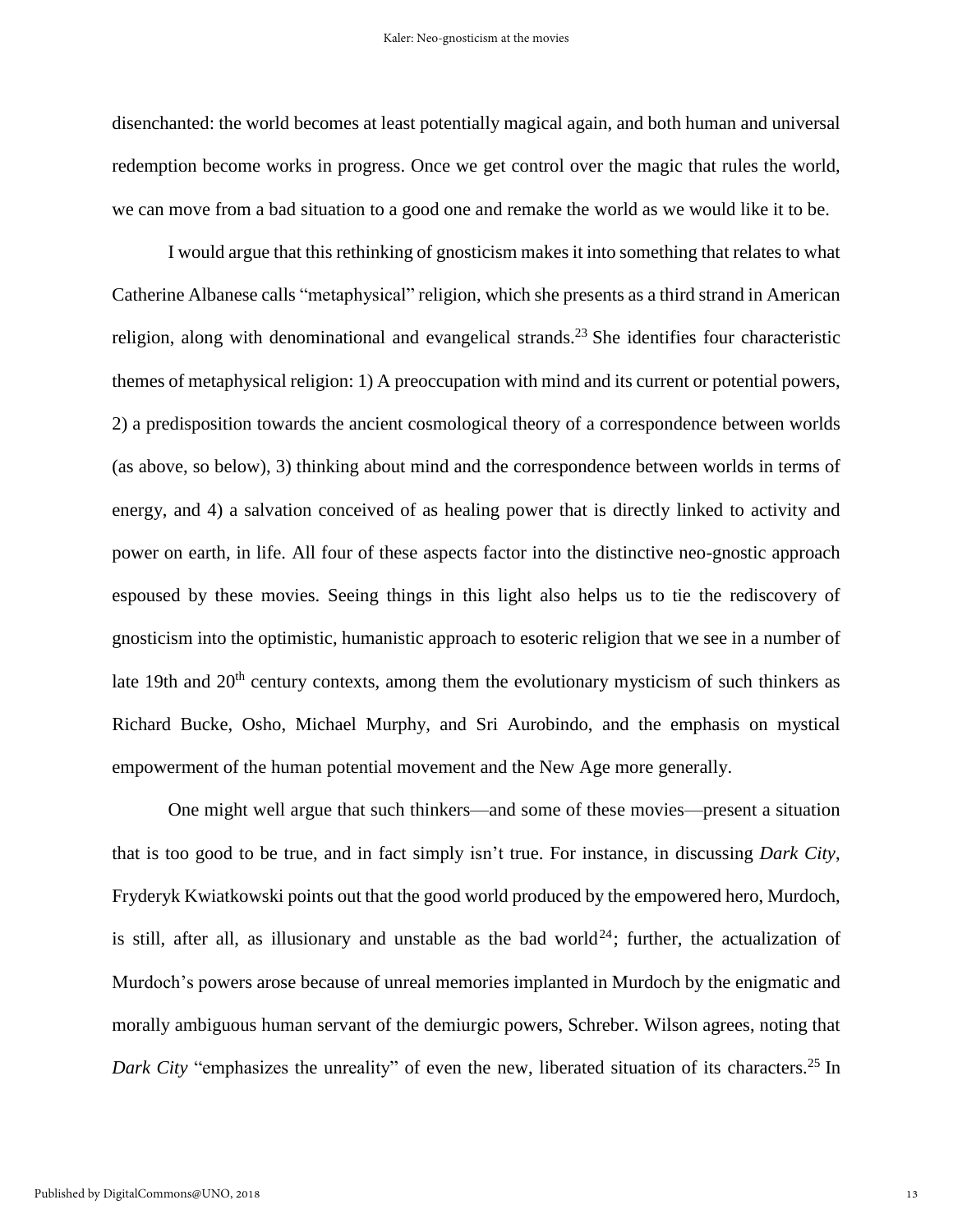short, there is no contact with an ultimate or stable goodness outside of the Dark City context, a point reinforced by Schreber when he says that no one any longer remembers where humanity is from.

Similarly, as Frances Flannery-Dailey and Rachel Wagner note with regard to *The Matrix*, Neo and the other liberators act and work in the Matrix, and there is even the suggestion that the Matrix's origin story, revealed to Neo by Morpheus, might in some way be illusory.<sup>26</sup> So in both these cases, the outside world is unobtainable and perhaps not even real; the mutable, multivalent Matrix/Dark City is all there is, and the technologies of the Matrix/Dark City are what are used to give humans power over it. For these movies, it could be argued, we are all living in superhero fantasyland; we all have become members of Peter Pan's crew of Lost Boys, adrift on ontologically unstable seas.

This is a good point, but a question remains: Is this a problem? Certainly when seen from an ancient Christian perspective, or from most traditional religious perspectives, yes, it is a problem. But must it still be a problem when seen from a perspective informed intellectually by the dissolution of stable categories and certainties carried out by psychedelia, postmodernism, and the understanding of mutable information as the real essence of the world? Must it be a problem for those made viscerally aware of the mutability of reality through entheogens and virtual reality, those living in a culture that was increasingly shaped by video games, raves, science fiction, and new forms of spirituality? This is a very different question, and the only sure answer that we can give isthat in these movies, asfar as I can see, it is not shown as a problem: it isshown asliberation. The message, exciting and blunt and entirely characteristic of the modern world both in its utopianism and in the way that it blurs imagination and claims to absolute reality, is that it's pretty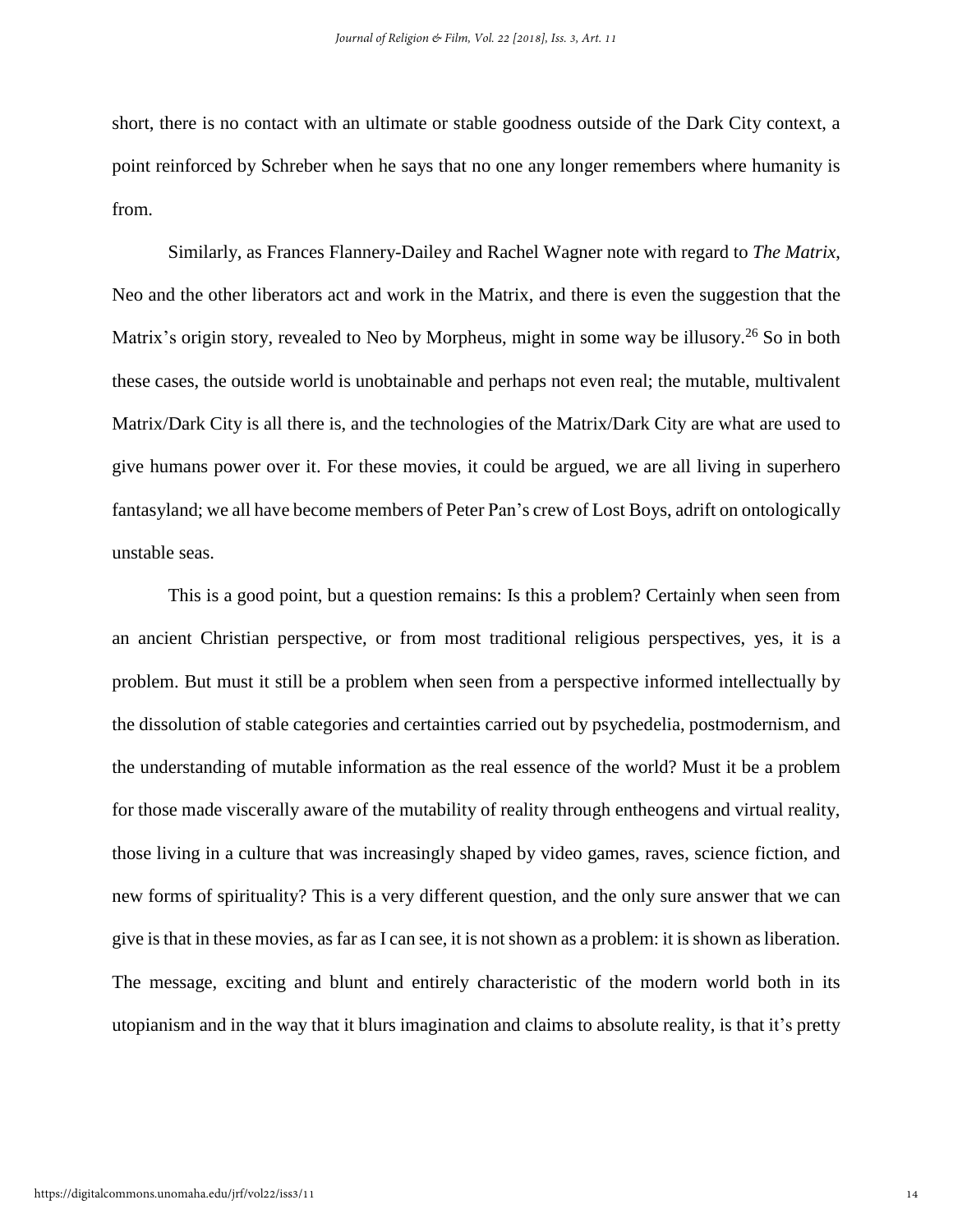cool to be a superhero, even if you have to live in a comic book—in fact, maybe that makes it even

cooler.

 $\overline{a}$ 

<sup>2</sup> Contrary to general scholarly practice, I do not capitalize "gnosticism" because I use it as the description of an intellectual/religious tendency, rather than a specific group. While some in late antiquity may have described themselves as "Gnostics," a) these groups may not overlap with the modern boundaries of gnosticism, and b) in any case, there is no indication that the authors or readers of the vast majority of texts that would be referred to as "gnostic" in a modern context understood themselves as belonging to a group called "Gnostics"—see on this David Brakke, *The Gnostics: Myth, Ritual and Diversity in Early Christianity,* Cambridge; Harvard University Press, 2011. Just as one can be a member of a democratic party without being a member of the Democratic Party, one can be (and as far as we can tell most gnostic authors and readers were) gnostic without being a Gnostic.

<sup>3</sup> See Eric Wilson, *Secret Cinema: Gnostic vision in film* (New York, Continuum: 2006); see also for example [http://mysteriousuniverse.org/2014/10/take-the-red-popcorn-gnosticism-in-cinema/,](http://mysteriousuniverse.org/2014/10/take-the-red-popcorn-gnosticism-in-cinema/) https://steemit.com/philosophy/@jeremycrow/top-10-gnostic-themed-movies, or the list of "gnostic movies" at imdb: <https://www.imdb.com/list/ls050422304/>

<sup>4</sup> Wilson, *Secret Cinema*.

<sup>5</sup> Wilson, 147.

<sup>6</sup> The debate over the meaning(s) of gnosticism has raged for well over a century at this point; the canonical works in terms of the modern rethinking "gnosticism" are Michael Williams' *Rethinking "Gnosticism": An argument for dismantling a dubious category* (Princeton: Princeton University Press, 1999) and Karen King's *What Is Gnosticism?* (Cambridge: Belknap, 2005).

<sup>7</sup> Brakke, *The Gnostics*, 29-33.

<sup>8</sup> There are still some who believe that gnosticism is a pre-Christian and extra-Christian phenomenon: however, the fact remains that our extant primary and secondary sources for gnosticism a) are for the most part explicitly Christian, b) were copied, circulated, and as far as we can tell composed within Christian milieus, and c) date back to the second century CE at the earliest.

<sup>9</sup> *Gospel of Truth*, Nag Hammadi Codex I, p. 42. Here and below, all translations from Nag Hammadi sources and page references are from Marvin Meyer, ed., *The Nag Hammadi Scriptures: The revised and updated translations of sacred gnostic texts, complete in one volume* (New York: Harper, 2009).

<sup>10</sup> See Catherine Albanese, *America: Religion and Religions* (Belmont: Wadsworth, 3 rd edition, 1999), 254 ff.

<sup>11</sup> See *G. R. S. Mead and the Gnostic Quest*, ed. Nicholas and Clara Goodrick-Clark, North Atlantic Books, Berkeley, 2005.

<sup>12</sup> Hans Jonas, *Gnosis and the Spirit of Late Antiquity*, Beacon Press, 1958.

<sup>13</sup> Hans Jonas, "Gnosticism and Modern Nihilism," *Social Research* 19 (1952):430-452.

<sup>&</sup>lt;sup>1</sup> When discussing *The Matrix*, I will only be referring to the first movie of the trilogy. I stand with Erik Davis in finding the other two religiously fascinating for all kinds of reasons (*Nomad Codes: Adventures in Modern Esoterica* Portland: Yeti/VerseChorus Press, 278-286), but they are outside of the time range covered in this article; as well, as Davis points out, they explore different religious territory, with less of a focus specifically on gnosticism.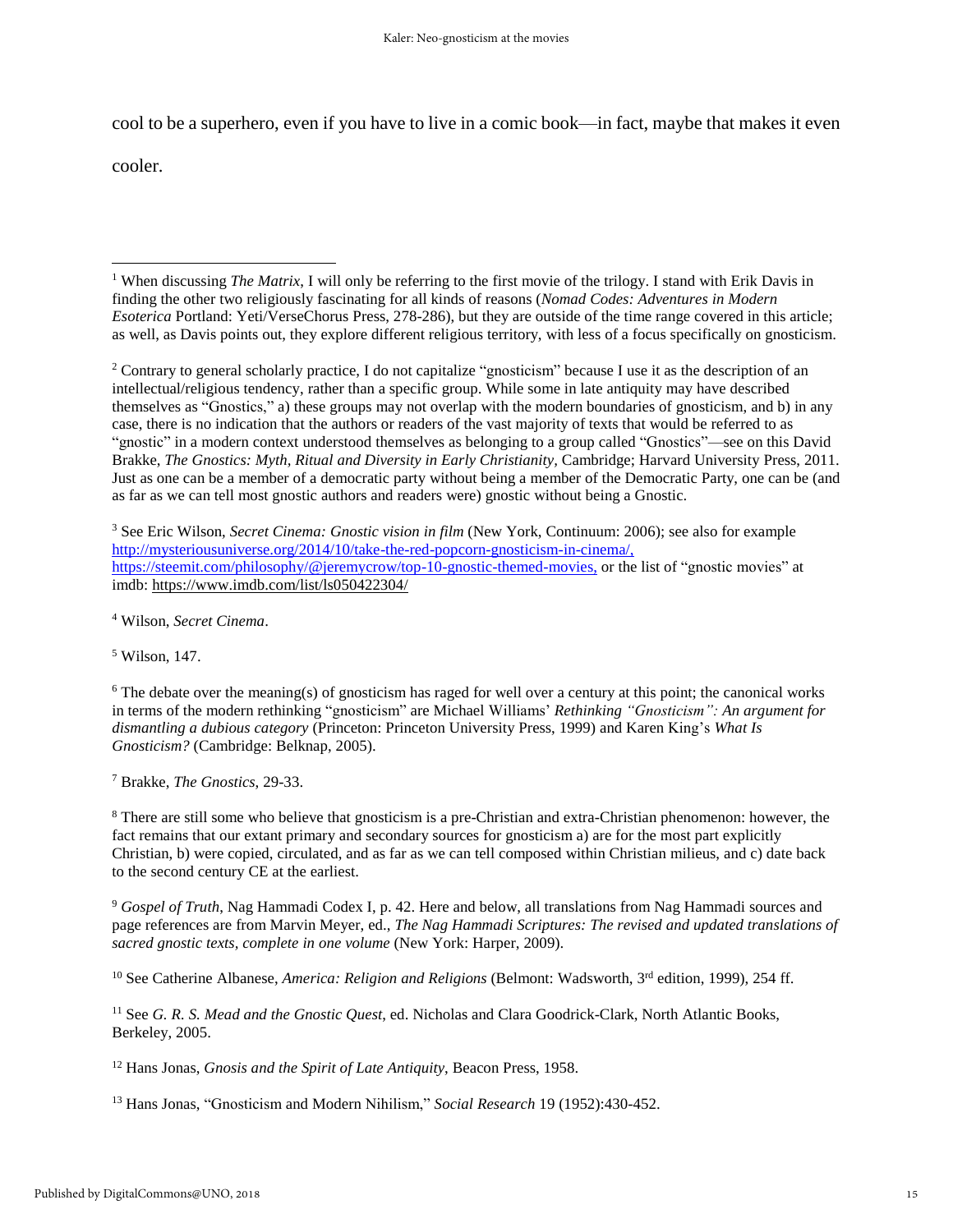<sup>14</sup> There is debate over the precise details of the Nag Hammadi discovery story: see Mark Goodacre, "How reliable" is the story of the Nag Hammadi discovery?" in *Journal for the Study of the New Testament* 35.4 (2013): 305-332 for discussion as well as references to the canonical narratives of this discovery.

<sup>15</sup> See e.g. his novels *Valis*, *The Divine Invasion*, or *Ubik*. Dick's most explicit engagements with gnosticism come in the extensive reflective writing he did following a religious awakening in 1974, which he drew on particularly for *Valis*. A selection of his late-night writing, not originally intended for publication, in which he attempted to decipher the meaning of this awakening can be found in *The Exegesis of Philip K. Dick*, ed. Pamela Jackson and Jonathan Lethem (Boston: Houghton Mifflin, 2011).

<sup>16</sup> Elaine Pagels, *The Gnostic Gospels* (New York: Vintage, 1989 reissue).

<sup>17</sup> Robert Funk, Roy Hooper, and the Jesus Seminar, *The Five Gospels: What did Jesus really say?* (New York: Harper, 1996).

<sup>18</sup> Greil Marcus, *Lipstick Traces: A secret history of the 20th century* (Cambridge: Harvard University Press, 1990).

 $19$  For a readable presentation of the scholarship on the modern definition of gnosticism, see chapter 2 in Nicola Denzey Lewis, *Introduction to "Gnosticism": Ancient voices, Christian worlds* (Oxford: Oxford University Press, 2013).

<sup>20</sup> A good contemporary presentation of this can be found in Erik Davis, *Techgnosis: Myth, magic and mysticism in the age of information* (New York: Harmony, 1998).

<sup>21</sup> Joseph Chilton Pierce, *The Crack in the Cosmic Egg: New constructs of mind and reality* (South Park*:* Park Street Press, 2002).

<sup>22</sup> Nag Hammadi codex VI—Meyer, *Nag Hammadi Scriptures,* p. 385.

<sup>23</sup> Catherine Albanese, *A Republic of Mind and Spirit: A Cultural History of American Metaphysical Religion* (New Haven: Yale University Press, 2007).

<sup>24</sup> Fryderyk Kwiatkowski, "How To Gain Liberation From a False World: The Gnostic myth of Sophia in *Dark City* (1998)," *Journal of Religion & Film* 21:1 (April 2017), Article 34.

<sup>25</sup> Wilson, *Secret Cinema,* p. 57.

 $\overline{a}$ 

<sup>26</sup> Frances Flannery-Dailey and Rachel L. Wagner, "Wake up! Gnosticism and Buddhism in the Matrix," *Journal of Religion & Film* 5:2 (October 2001), Article 4.

#### **References**

Albanese, Catherine. *America: Religion and Religions.* 3 rd edition. Belmont: Wadsworth, 1999.

*---. A Republic of Mind and Spirit: A Cultural History of American Metaphysical Religion.* New Haven: Yale University Press, 2007.

Brakke, David. *The Gnostics: Myth, Ritual and Diversity in Early Christianity.* Cambridge: Harvard University Press, 2011.

Crow, Jeremy. "Top Ten Gnostic-Themed Movies." Accessed Sept. 21, 2018. [https://steemit.com/philosophy/@jeremycrow/top-10-gnostic-themed-movies.](https://steemit.com/philosophy/@jeremycrow/top-10-gnostic-themed-movies)